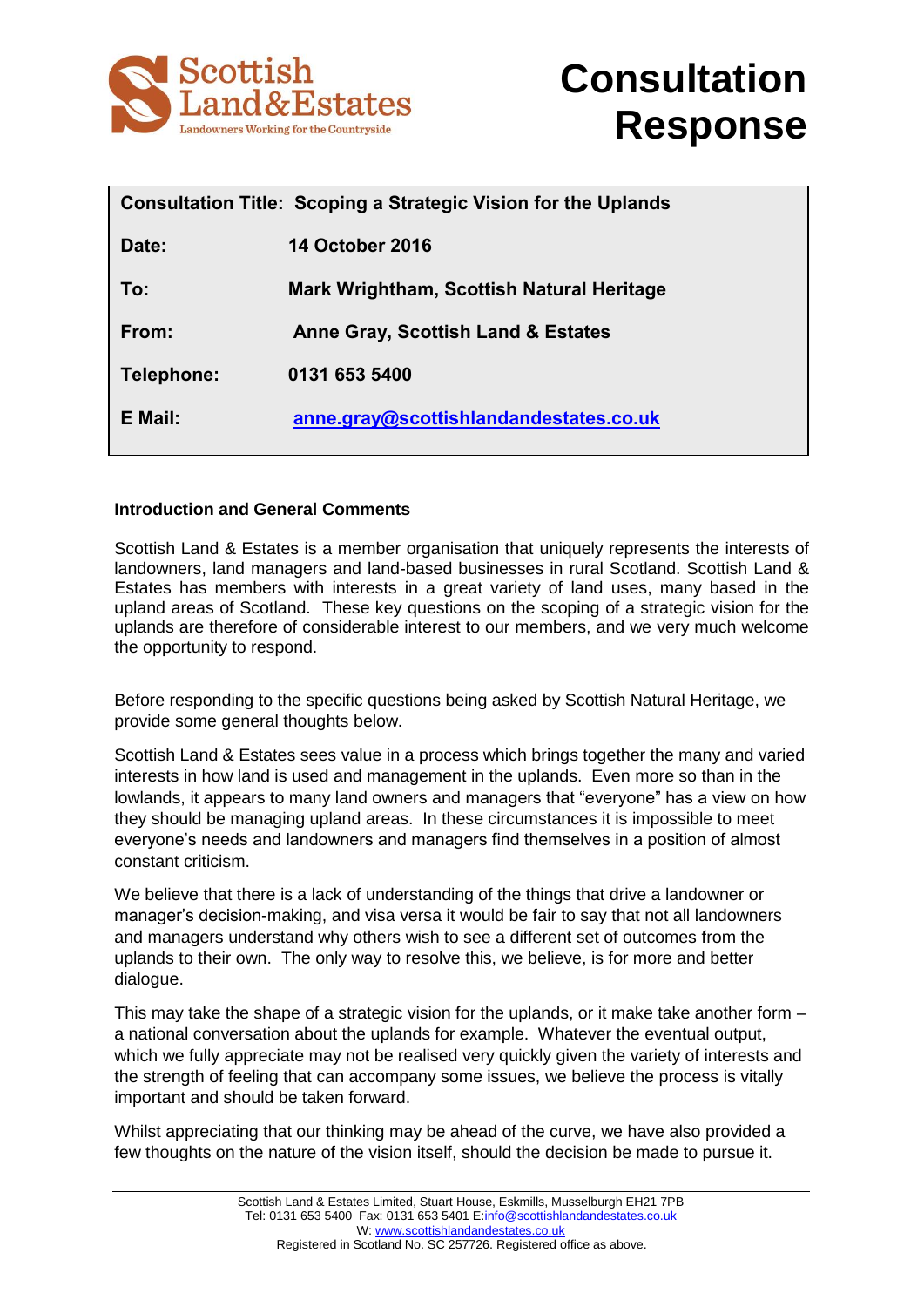

A vision suggests some kind of statement about 'how we'd like things to be', which implies setting some broad aims for what we want the Uplands to do / provide. That in turn suggests the definition of some benchmarks, perhaps around coverage, sustainability of species and habitats, carbon capture, water management, access, etc. While we would caution against inflexibility and slavishly following 'targets', we believe it would nevertheless be useful for the vision to identify some key aims, such as identifying the range of things we wish to see the uplands deliver and how, and the extent to which, we might achieve integrated delivery of these things.

Taking this thought a stage further, in our more detailed response below we identify, among other things, the importance of the economics of land management and how this shapes the choices that landowners and managers make. In seeking to implement the Land Use Strategy and other changes to the way land is managed in the public interest, the Scottish Government also has to decide how it fosters an approach that is within both public and private financial means. The vision should therefore consider how we collectively 'invest' for the future.

#### **What are the Uplands?**

#### **1. What broad characteristics should we use to define the uplands?**

Scottish Land & Estates feels that whilst we need a reasonable working definition to take us forward at this stage, we should not spend too much time trying to produce a detailed definition.

The Uplands are easier to recognise than to define, and we feel it would be sensible not to interpret any definition criteria too strictly, but instead to enable flexibility so that pragmatic and knowledgeable editing of any proposed uplands boundary map is possible. It is likely that most contributors to the vision will agree that most of the territories of Argyll and the Highlands and Islands will tend to fall within the uplands vision, as will the Southern Uplands and the heather moorland regions of the eastern counties.

We should therefore set simple criteria and be prepared to consider, on a case-by-case basis, anything that falls outside of this criteria that really ought to be included. Altitude is the most straightforward, although we agree with SNH's synopsis that it is perhaps overly simplistic given that some upland areas in the northwest of Scotland, for example, more or less extend to sea-level. The limit of enclosed farmland is straightforward and has a lot of merit, provided we are prepared to be pragmatic as above. A simple combination of altitude, land capability and vegetation cover may be best.

We would advise against the latter two options given in SNH's paper. In particular "landscape character" is not objective enough a criterion and we envisage it could lead to long, protracted discussions that we should try to avoid. Local authority areas and Less Favoured Areas – which are due to change shortly anyway to Areas of Natural Constraint – are designed to achieve different objectives to that which this vision/strategy aims to achieve and could be subject to future change that makes them even less relevant.

It may be helpful to consider the Moorland Forum's definitions, as they have already wrestled with this question.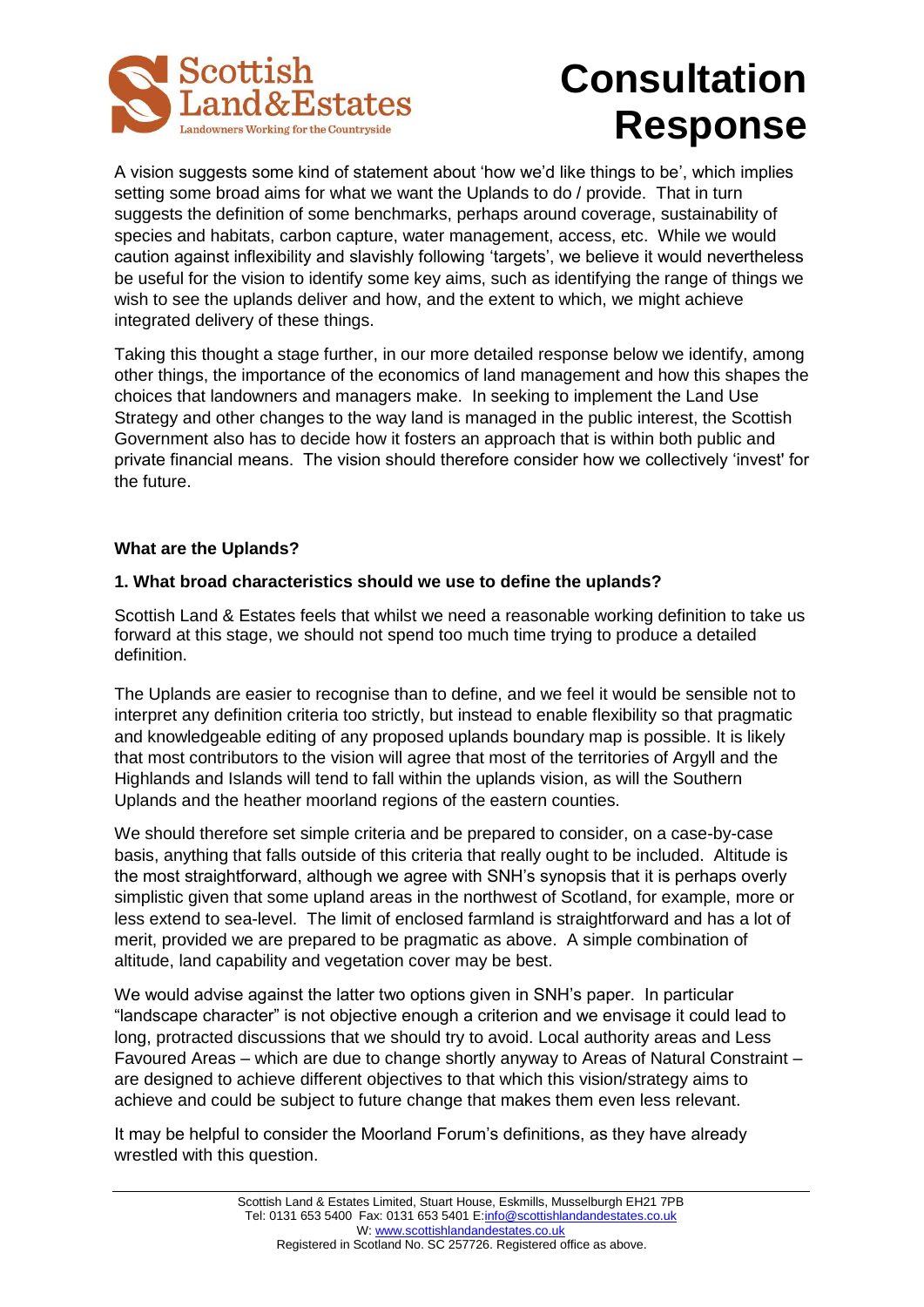

### **What benefits do the uplands provide to Scotland?**

#### **2.What are the key social, economic and environmental benefits that the uplands provide for Scotland?**

The benefits that the uplands provide are many and diverse – they provide both public goods and market goods and achieving the right balance between these two agendas is vital. The benefits uplands provide include, food and wood products, renewable energy, tourism (sporting, landscape, heritage, cultural and outdoor activity tourism), these areas are major contributors to Scotland's biodiversity (with in some instances unique assemblages of wildlife and habitat this is important in international terms), they are important to water quality and flood risk management, and they are major carbon stores. They also provide outdoor recreation and leisure opportunities and therefore provides benefits to the population's mental and physical health.

#### **3. How can upland land use help to prevent or reduce the impacts of climate change?**

Land and how it is used matters greatly in terms of reducing the extent of climate change and mitigating the undesirably impacts of climate change. There are very many ways this can happen. For example, restoring and maintaining peatland in a healthy state enables carbon to be locked away for the very long term. Thus the reservoir of carbon in the atmosphere that enables the formation of carbon dioxide (a greenhouse gas) is, in part, transferred to the ground and kept there by the anaerobic conditions in a healthy peat bog in a state that does not decompose and release carbon dioxide back to the atmosphere. Planting more trees is also beneficial in that the extra trees take up more carbon dioxide from the atmosphere as they grow, although after initial uptake this sequestration becomes cyclical as trees that are felled or die re-release carbon dioxide back to the atmosphere as they decompose (the rate at which this occurs obviously varies depending on the use that felled timber is put to). Carbon is also stored to some extent in other soils (other than peat) and how those soils are managed for cropping plays a role in how effective a carbon store that soil becomes.

The uplands are also capable of mitigating impacts such as increase rainfall, leading to an increased number and severity of flood events. A functioning peat bog, via the sphagnum moss that is present in its vegetation, stores rainwater very effectively (like a sponge) and releases this water slowly to river systems.

"Roughening" of ground, achieved through longer/thicker vegetation in appropriate parts of the uplands, can also slow the speed with which water leaves the uplands through river systems, as well as enabling more to penetrate soils and enter the ground water system.

Upland ponds and wetlands, not just peatlands, again hold water in the uplands mitigating flood risk.

Perhaps more important than a simple listing the ways in which the uplands can assist with climate change reduction and mitigation, is to think about the many areas where there are practical drawbacks to other land use over the practices that may be of benefit to climate change. So, there is some dispute over riparian tree planting following the River Dee flood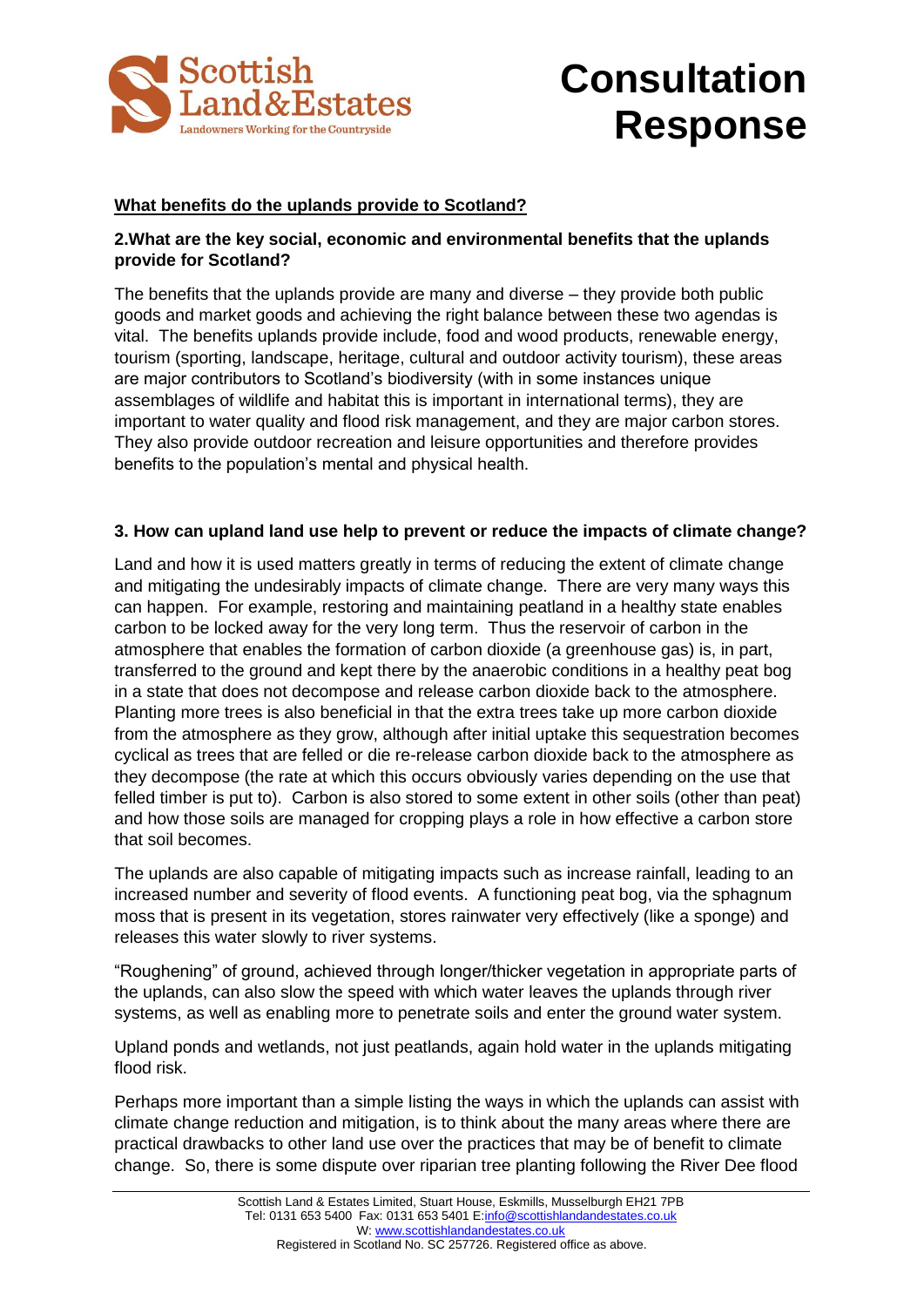

last winter. That is, although in normal circumstances trees in riparian areas intercept through evapo-transpiration – a substantial amount of water keeping river levels lower and enabling greater capacity in flood events, in extreme flooding they can also be ripped from the riverbank causing much damage to bank stability and acting as fast moving torpedoes capable of doing considerable damage as they are carried on downstream. Shrubby vegetation with a strong enough root system to stabilise the bank, but not growing so tall as to become unstable in storm conditions may therefore be better.

Similarly, excessive grazing of the uplands generally does not help vegetative roughness, but reducing say sheep numbers to a level suitable for conservation grazing, is usually too low for commercial viability and they are removed altogether. This can lead to problems associated with under-grazing such as increased prevalence of tick and the loss of wildlife species, some particularly rare, that thrive on open hill and moor.

Looking at these issues in the round will be important, and perhaps also highlights the need to be pragmatic and not advocate nationwide solutions, but rather enable different solutions in different places, supported by an approach of assessing their effectiveness over time and tweak in an iterative way – adaptive management at a regional and local level essentially.

#### **What should an upland vision include?**

#### **4. A strategic vision could inform decisions about the balance between different land uses in different parts of the uplands. What are the key choices that an upland vision should address, and why?**

We agree that it would be helpful if a strategic vision was able to inform decisions about the balance between different land uses in different parts of the uplands. Obviously this needs to occur at a strategic level and not become prescriptive about what is done on individual holdings, and we are happy that there is no suggestion this would be the case.

One of the key outputs of a visioning exercise should be the provision of a mechanism or mechanisms that support rational land use choices. At the current time there are so many sectoral and political voices and views, that agendas appear to compete rather than complement each other. This makes it incredibly difficult for landowners to make decisions that are beyond criticism from one party or another.

Addressing this issue as far as it is possible to do so, would be a very welcome step forward. We would therefore suggest that an upland vision should make reference to 'a framework for rational decision-making based on land capability and an appropriate balance between the delivery of private and public interests". The type of mapping being pulled together in the Borders LUS pilot has the potential to be helpful in this respect.

A national vision or strategy will have its limitations however. In our opinion, and in line with the thinking in the Land Use Strategy, the correct spatial scale for land use decisions is at the regional or sub-regional scale – often river catchments provide a sensible means of considering strategic land use planning decisions, but this might not be as relevant when it is only the uplands that are being considered.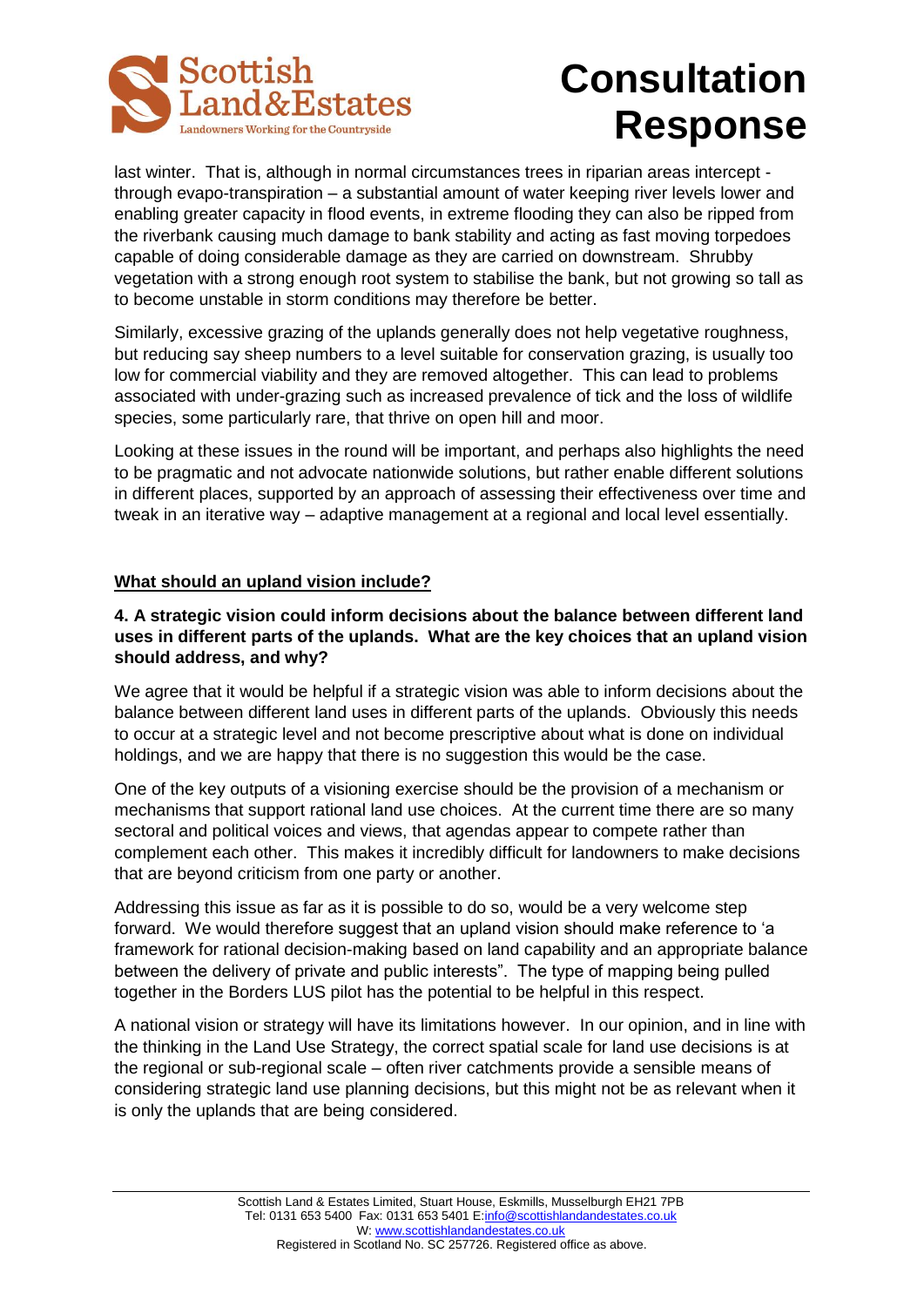

The type of choices that a landowner or manager will take into account when thinking about what to do with their land are varied and the relevant importance of each factor will very much depend on their circumstances and philosophy. Factors include:-

Land capability – it is not possible to do all things with all land. The capability of the soil, the altitude and climate are all factors which limit land use choices, and is the first factor that narrows choices particularly in the uplands.

Economic viability – is the person, family, company, organisation or trust in a position to make choices that are not dictated by the need to make a return on investment? If the answer is no and it frequently is for private landowners, then this has to be the overriding concern.

Historic use of the land and knowledge base – land managers will often tend to continue to do with land that which has been done by previous generations. This is in part because other options are limited by natural criteria, in part cultural and in part because they will have inherited the skills and infrastructure to continue to manage in this way.

Appetite for risk/innovation – Different land uses carry with them different levels of risk. Forestry for example is a long-term, capital heavy investment that will not provide a return for around 30 to 40 years, and relies on heavy public funding early in the rotation. It carries with it unknowns/risks over that period of time around tree health, climate change adaptation and value of timber at the time of felling. In comparison to say sheep farming and grouse management, which come with their own year to year risks and uncertainties, it is substantially riskier as an investment.

The owner's own philosophy and desires are important too. No-one wants to carry out activities they have no interest in. Particularly where the owner is in a position to make choices that are not dictated by economics, this factor can come more to the fore, but will always be present to some extent. Some owners wish to spend money earned from other activities on land that is dedicated to conservation and environmental outcomes, while others may wish to pursue sporting or farming interests on their land, which of course bring their own benefits to wider society, such as local employment, spending and conservation of wild species which benefit from these practices.

#### **5. Are there any other topics or issues that should be included in an upland vision, and if so why?**

We would expect an upland vision to identify all of the things that both public and private interests wish to see the uplands deliver. It should comprehensively cover "what" we want from the uplands as a society. It should then consider "how" these things can be achieved.

On the "what" question, it must include upland farming, sporting interests, deer management, renewables, biodiversity, water management, climate change issues, recreation, tourism – there may be others. We would not expect any use or potential use of the uplands to be left out. We would also suggest that the issue of people in the uplands is given greater priority than some of the upland discussions which take place. Some land uses help to maintain a population in our upland areas, whilst others may reduce the opportunity for population maintenance or increase.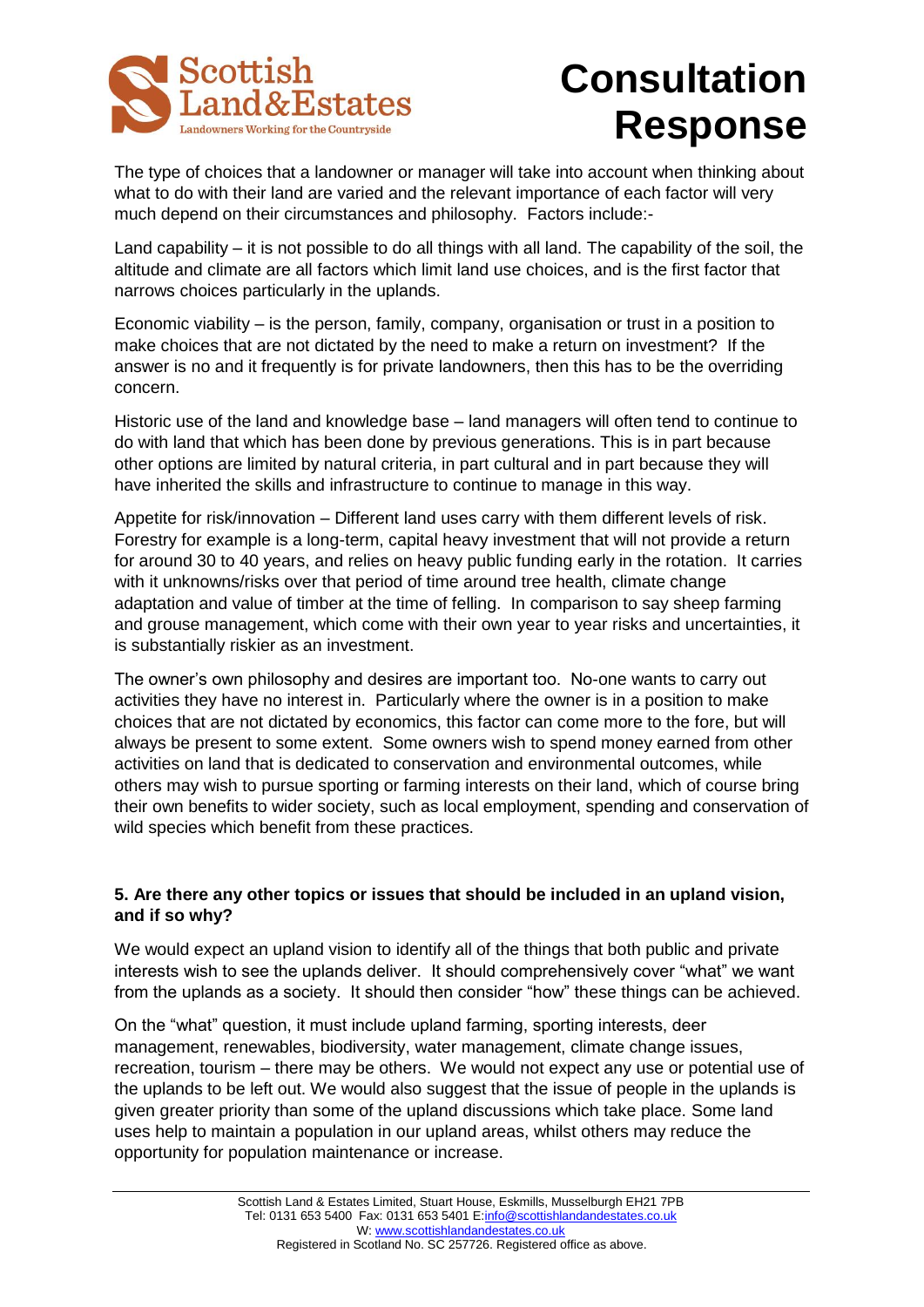

In terms of "how", there are broadly three tools that can be employed to influence land use decision-making, these are incentives, practical facilitation and regulation. The latter should only ever be a backstop mechanism used when the first two are not effective or are not appropriate.

### **6. Are there any topics or issues that should be excluded from an upland vision, and if so why?**

As above – anything pertinent to the uplands should be considered. There are obviously tensions around some land uses in the uplands, especially if viewed from a single land use point of view. In this regard it would be inappropriate for the strategic vision to take sides in this debate. If it is to be successful (as we reinforce in subsequent answers), there needs to be broad buy-in from all interests and broad agreement on its recommendations and proposals.

## **How should the vision be developed?**

## **7. Which stakeholders do you think it would be particularly important to involve, and how? Would particular approaches be needed, for example, to reach particular groups?**

It is vital that those that own and manage the land are part of this process from the outset. There must be buy-in to the vision from every sector that has an interest in how land is managed, but for successful it is absolutely vital that those who are on the land and in a position to deliver outcomes are engaged. Those who live in upland areas must also be given a chance to have their say – this must include young people and children who will be affected by any land use decision making.

This must be a truly inclusive process.

## **8. What are your views on the process that might be needed to bring together the key interests and develop a shared vision?**

The most important aspect of any process for us is that it is inclusive and achieves widespread buy-in from those that have an interest.

To achieve this, we believe before any kind of drafting is done, that the views of the all the various interests are sought. There are various mechanisms for achieving this from workshops and seminars, to written questionnaires and consultation, to one-to-one and group interviews and so on.

It will also be important that the process is led by a person or organisation that is seen to be neutral and who has the trust of all parties.

Any resulting strategy vision document must acknowledge the position of all of the relevant interests before reaching any conclusions or recommendations.